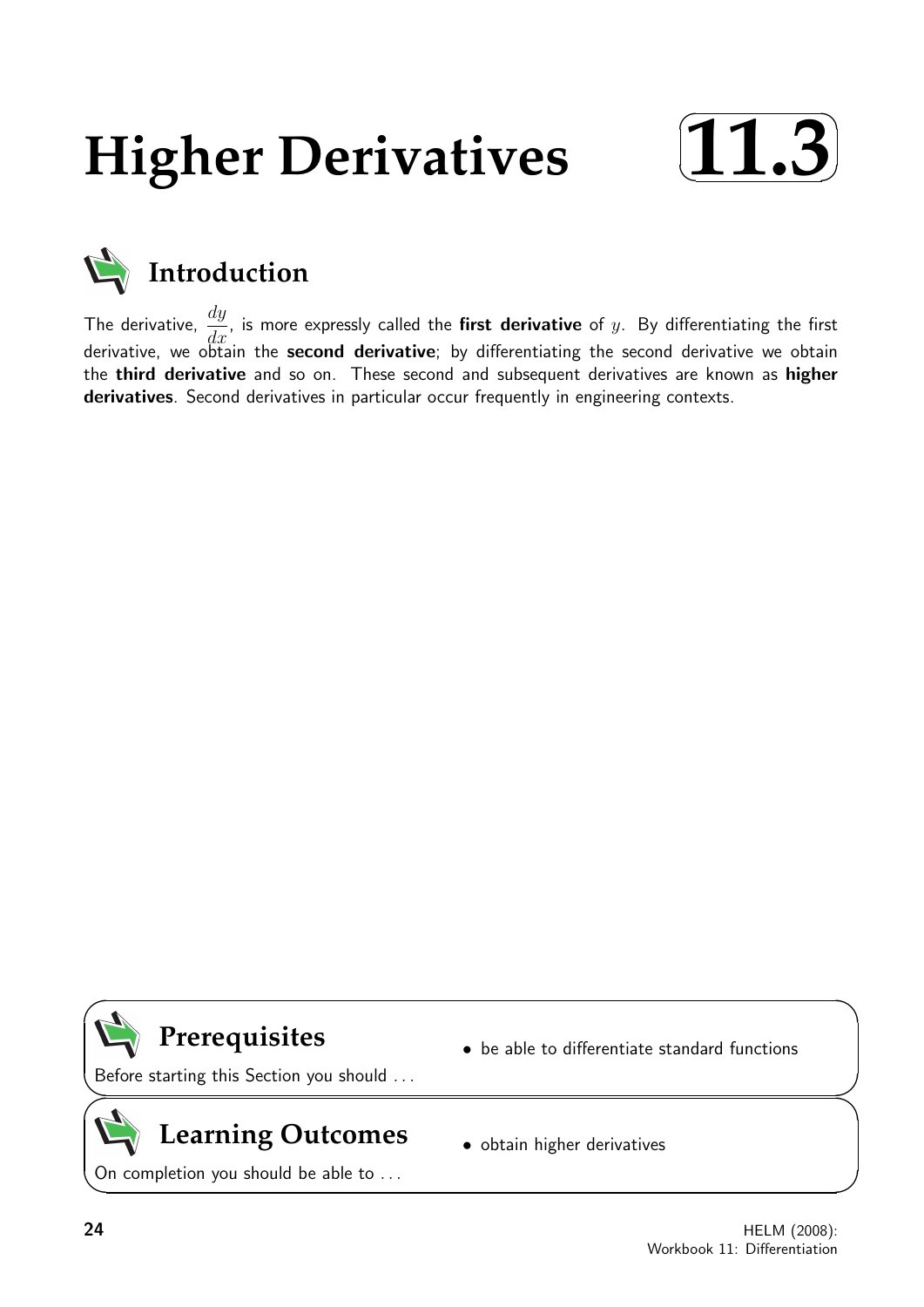

## **1. The derivative of a derivative**

You have already learnt how to calculate the derivative of a function using a table of derivatives and applying some basic rules. By differentiating the function,  $y(x)$ , we obtain the derivative,  $\frac{dy}{dx}$  $\frac{dy}{dx}$ . By repeating the process we can obtain higher derivatives.

**Example 7** Calculate the first, second and third derivatives of  $y = x^4 + 6x^2$ .

#### Solution

The first derivative is  $\frac{dy}{dt}$  $\frac{dy}{dx}$ : first derivative  $=4x^3+12x$ To obtain the second derivative we differentiate the first derivative. second derivative  $=12x^2+12$ The third derivative is found by differentiating the second derivative. third derivative  $= 24x + 0 = 24x$ 

## **2. Notation for derivatives**

Just as there is a notation for the first derivative so there is a similar notation for higher derivatives. Consider the function,  $y(x)$ . We know that the first derivative is  $\frac{dy}{dx}$  $\frac{dy}{dx}$  or d  $\frac{d}{dx}(y)$  which is the instruction to differentiate the function  $y(x)$ . The second derivative is calculated by differentiating the first derivative, that is

$$
\text{second derivative} = \frac{d}{dx} \left( \frac{dy}{dx} \right)
$$

So, using a fairly obvious adaptation of our derivative notation, the second derivative is denoted by  $d^2y$  $\frac{d^2y}{dx^2}$  and is read as 'dee two  $y$  by dee  $x$  squared'. This is often written more concisely as  $y''$ .

In similar manner, the third derivative is denoted by  $\frac{d^3y}{dx^3}$  $\frac{d^2y}{dx^3}$  or  $y'''$  and so on. So, referring to Example 6 we could have written

first derivative 
$$
=\frac{dy}{dx} = 4x^3 + 12x
$$
  
second derivative  $=\frac{d^2y}{dx^2} = 12x^2 + 12$   
third derivative  $=\frac{d^3y}{dx^3} = 24x$ 

HELM (2008): Section 11.3: Higher Derivatives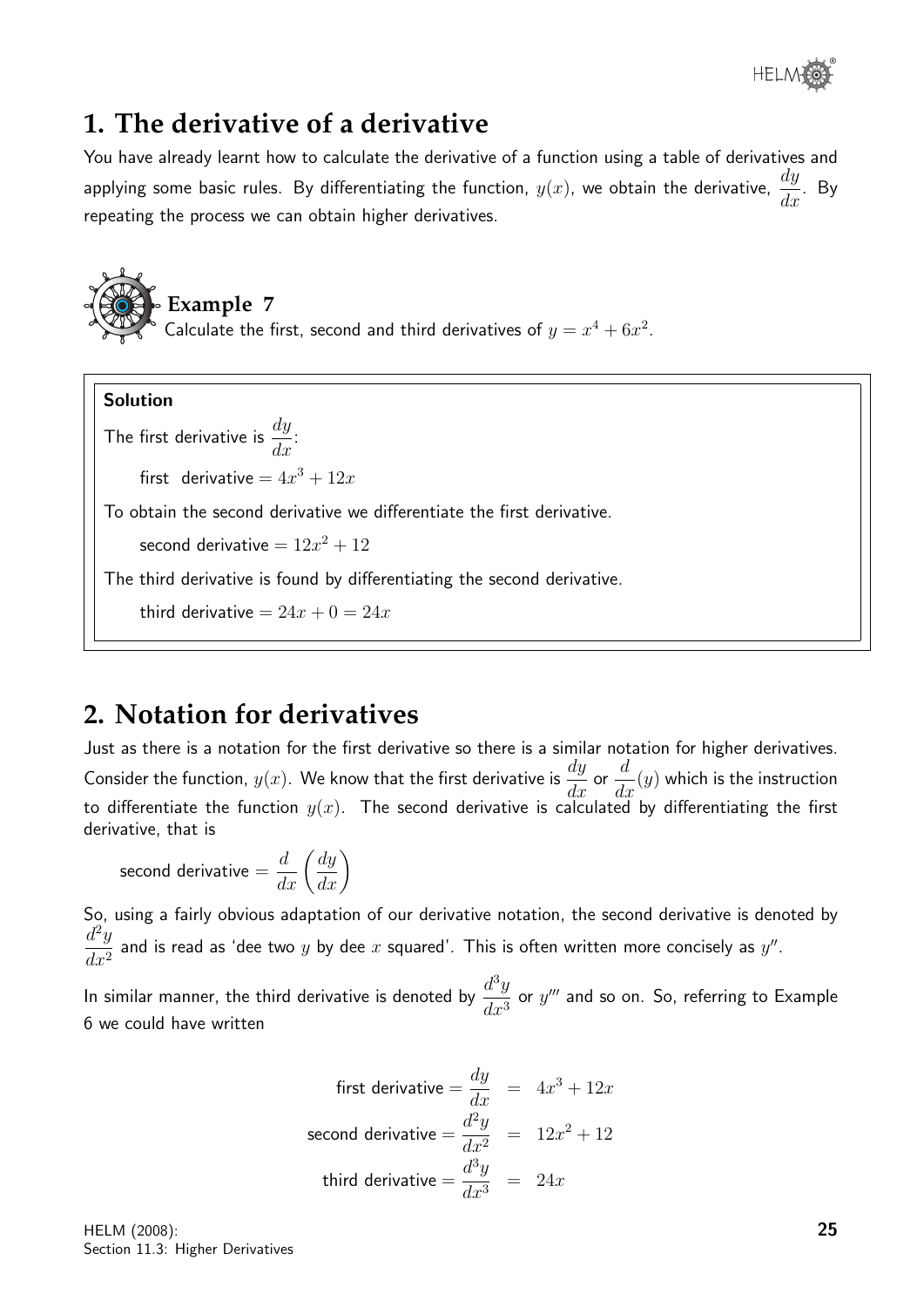| Key Point 7<br>If $y = y(x)$ then its first, second and third derivatives are denoted by: |    |  |                                                                                        |  |  |  |  |  |
|-------------------------------------------------------------------------------------------|----|--|----------------------------------------------------------------------------------------|--|--|--|--|--|
|                                                                                           | or |  | $\frac{dy}{dx} \qquad \frac{d^2y}{dx^2} \qquad \frac{d^3y}{dx^3}$<br>$y'$ $y''$ $y'''$ |  |  |  |  |  |

In most examples we use  $x$  to denote the independent variable and  $y$  the dependent variable. However, in many applications, time  $t$  is the independent variable. In this case a special notation is used for derivatives. Derivatives with respect to t are often indicated using a dot notation, so  $\frac{dy}{dt}$  $\frac{dy}{dt}$  can be written as  $\dot{y}$ , pronounced 'y dot'. Similarly, a second derivative with respect to t can be written as  $\ddot{y}$ , pronounced 'y double dot'.



**Task**  
Calculate 
$$
\frac{d^2y}{dt^2}
$$
 and  $\frac{d^3y}{dt^3}$  given  $y = e^{2t} + \cos t$ .

First find  $\frac{dy}{dx}$  $\frac{dy}{dx}$ :

#### Your solution

#### Answer

dy  $\frac{dy}{dt} = 2e^{2t} - \sin t$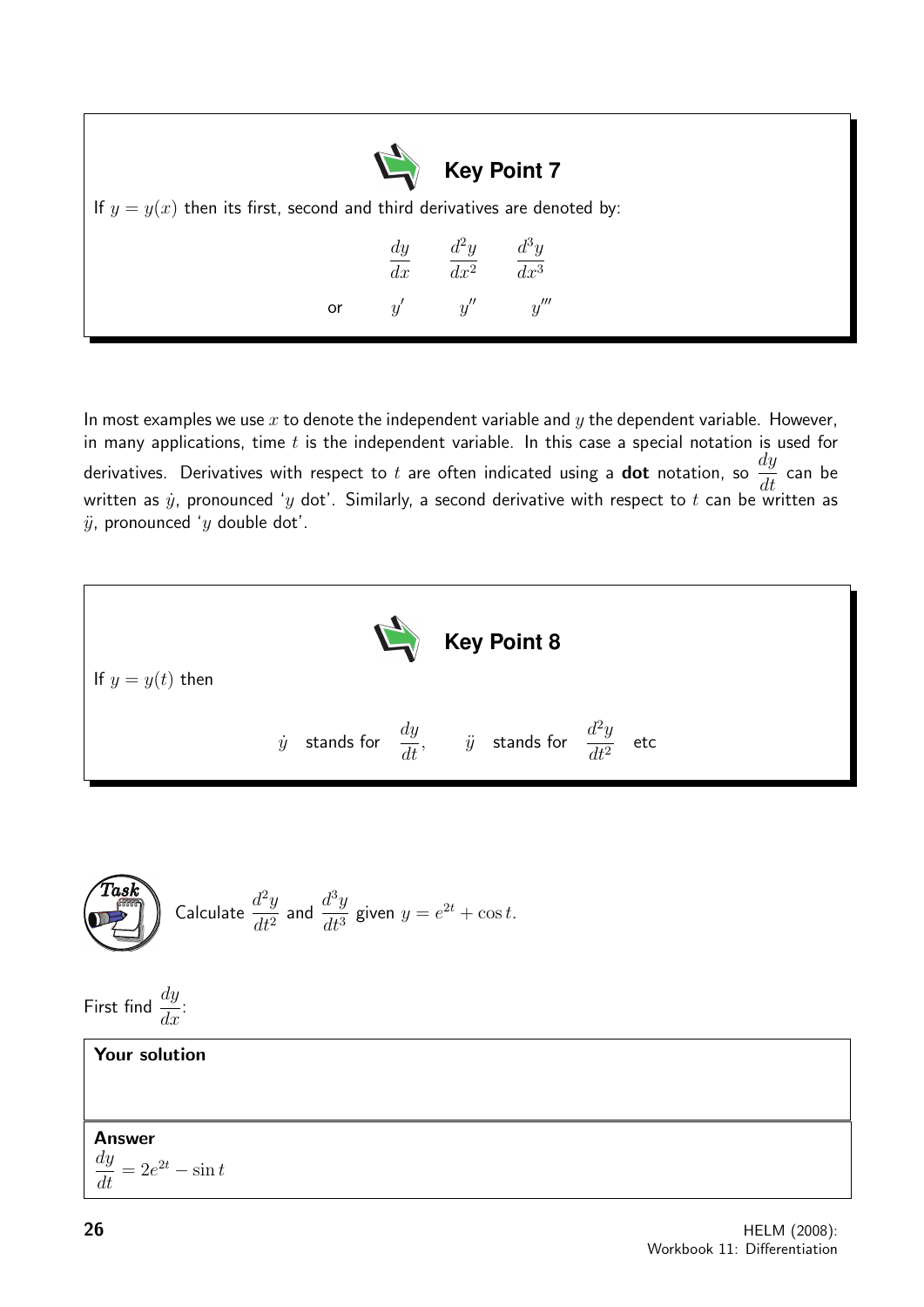

Now obtain the second derivative:

Your solution  $d^2y$  $dt^2$ =

#### Answer

 $4e^{2t} - \cos t$ 

Finally, obtain the third derivative:

**Your solution**  

$$
\frac{d^3y}{dt^3} = \frac{d}{dt}\left(\frac{d^2y}{dt^2}\right) =
$$

Answer  $8e^{2t} + \sin t$ 

Note that in the last Task we could have used the dot notation and written  $\dot{y} = 2e^{2t} - \sin t$ ,  $\ddot{y} = 4e^{2t} - \cos t$  and  $\dddot{y} = 8e^{2t} + \sin t$ 

We may need to evaluate higher derivatives at specific points. We use an obvious notation.

The second derivative of  $y(x)$ , evaluated at say,  $x=2$ , is written as  $\frac{d^2y}{dx^2}$  $\frac{d^{2}y}{dx^{2}}(2)$ , or more simply as  $y''(2)$ . The third derivative evaluated at  $x = -1$  is written as  $\frac{d^3y}{dx^3}$  $dx^3$  $(-1)$  or  $y'''(-1)$ .

**Task**  
Given 
$$
y(x) = 2\sin x + 3x^2
$$
 find (a)  $y'(1)$  (b)  $y''(-1)$  (c)  $y'''(0)$ 

First find  $y'(x)$ ,  $y''(x)$  and  $y'''(x)$ :

| <b>Your solution</b><br>$y'(x) =$                     | $y''(x) =$              | $y''' =$             |  |  |  |  |  |
|-------------------------------------------------------|-------------------------|----------------------|--|--|--|--|--|
| <b>Answer</b>                                         |                         |                      |  |  |  |  |  |
| $y'(x) = 2\cos x + 6x$                                | $y''(x) = -2\sin x + 6$ | $y'''(x) = -2\cos x$ |  |  |  |  |  |
| Now substitute $x = 1$ in $y'(x)$ to obtain $y'(1)$ : |                         |                      |  |  |  |  |  |

Your solution  $(a)$  $(1) =$ 

#### Answer

 $y'(1) = 2\cos 1 + 6(1) = 7.0806$ . Remember, in  $\cos 1$  the '1' is 1 radian.